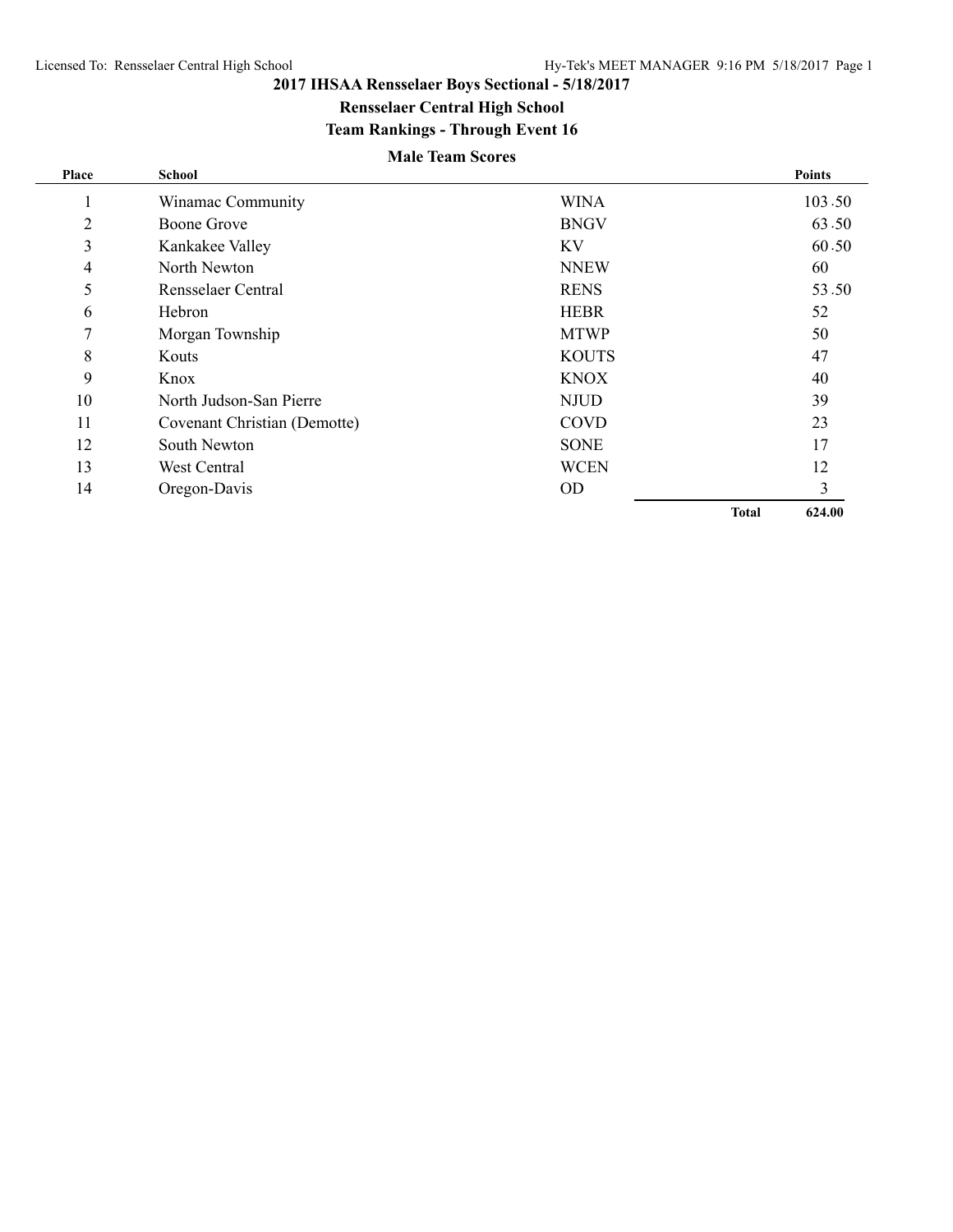**Event 1 Boys 4x800 Meter Relay**

**State: 7:38.62\$ 2011 Lawrence Central**

 $\mathbf{I}$ 

#### Rensselaer Central High School Hy-Tek's MEET MANAGER 9:15 PM 5/18/2017 Page 1 **2017 IHSAA Rensselaer Boys Sectional - 5/18/2017**

**Rensselaer Central High School**

# **Results - 2017 IHSAA Rensselaer Boys Sectional**

|        | Turner, Claflin, Steele, Dorsey          |          |             |                          |                                 |
|--------|------------------------------------------|----------|-------------|--------------------------|---------------------------------|
|        | Sectional:                               |          |             | 8:07.86! 2006 Valparaiso |                                 |
|        | Jensen, Johnson, Ryan, Sirokie           |          |             |                          |                                 |
|        | 2016 Winner:                             |          |             |                          | 8:40.82* 2016 Winamac Community |
|        | M Beckner, K Collins, D Dotlich, T Lewis |          |             |                          |                                 |
|        |                                          | 7:56.37  | <b>STND</b> |                          |                                 |
|        | Team                                     |          | Relay       |                          | Finals                          |
| Finals |                                          |          |             |                          |                                 |
| 1      | Hebron                                   |          | A           |                          | $8:33.59*$                      |
|        | Gonzalez, Frankie                        |          |             | Herma, Rory 12           |                                 |
|        | Lyons, Alex 11                           |          |             | Nuest, Connor 10         |                                 |
|        | 2 Kankakee Valley                        |          | A           |                          | $8:40.44*$                      |
|        | Conley, Trevor 11                        |          |             |                          | Edwards, Cameron 11             |
|        | Gott, Elijah 09                          |          |             | Hugar, Dalton 12         |                                 |
| 3      | Knox                                     |          | A           |                          | 8:44.40                         |
|        | Coad, Eian 10                            |          |             | Guerrero, Pedro 11       |                                 |
|        | Heineman, Jacob 12                       |          |             | Kender, Noah 11          |                                 |
| 4      | Rensselaer Central                       |          | A           |                          | 8:47.68                         |
|        | Anderson, John Clay 11                   |          |             |                          | Chapman, Camden 09              |
|        | Duncan, Stephen 09                       |          |             | Murillo, Martin 11       |                                 |
| 5      | Winamac Community                        |          | A           |                          | 8:55.93                         |
|        | Antrim, Henry 10                         |          |             | Beckner, Michael 12      |                                 |
|        | Heater, Domanic 10                       |          |             | Huggler, Ryan 09         |                                 |
| 6      | Kouts                                    |          | A           |                          | 9:20.30                         |
|        | Davis, Logan 12                          |          |             | Dick, Dakota 10          |                                 |
|        | Heinold, Jayson 11                       |          |             | Jefferson, Chase 09      |                                 |
| 7      | North Judson-San Pierre                  |          | A           |                          | 9:27.29                         |
|        | Blount, Tyler 10                         |          |             | Dollahan, Kaleb 10       |                                 |
|        | Peretti, Caleb 11                        |          |             | Sanchez, Noah 11         |                                 |
| 8      | North Newton                             |          | A           |                          | 9:29.79                         |
|        | Anderson, Keagan 10                      |          |             | Madrigal, Joseph 12      |                                 |
|        | McKernan, Alexander 10                   |          |             | Pappas, William 11       |                                 |
| 9      | West Central                             |          | A           |                          | 9:33.56                         |
|        | Balella, Judin 11                        |          |             | Czahor, Brett 10         |                                 |
|        | Davis, Konlan 10                         |          |             | Glasford, Jerod 11       |                                 |
| 10     | <b>Boone Grove</b>                       |          | A           |                          | 9:38.40                         |
|        | Grant, Nathan 10                         |          |             | Jeffries, Zach 09        |                                 |
|        | Jones, Cameron 11                        |          |             | Katona, Parker 09        |                                 |
| 11     | Morgan Township                          |          | А           |                          | 10:26.67                        |
|        | Abbett, Casey 11                         |          |             | Braden, Trevor 10        |                                 |
|        | Chapman, Cameron 11                      |          |             | Lemmons, Luke 11         |                                 |
|        | <b>Event 2 Boys 100 Meter Dash</b>       |          |             |                          |                                 |
|        | State:                                   | 10.31\$  | 1981        | <b>Jerome Harrison</b>   |                                 |
|        | Sectional:                               | 10.70!   | 1976        | <b>Aaron Curtis</b>      |                                 |
|        | 2016 Winner:                             | $11.53*$ |             | 2016 Nick Surber         |                                 |
|        |                                          | 11.05    | <b>STND</b> |                          |                                 |
|        | <b>Lane Name</b>                         |          | Yr          | Team                     | Prelims                         |
|        | <b>Preliminaries</b>                     |          |             |                          |                                 |
| 1      | Surber, Nick                             |          | 12          | HEBR                     | 11.62Q                          |
|        | 2 Piazza, Tayor                          |          | 11          | <b>BNGV</b>              | 12.00Q                          |
| 3      | Broeker, Kooper                          |          | 11          | KNOX                     | 12.05Q                          |
| 4      | Shorter, Matthew                         |          | 12          | <b>WINA</b>              | 11.92Q                          |

5 O'Donnell, Michael 12 WINA 12.10Q

|    | Its - 2017 IHSAA Rensselaer Bovs Sectio |    |              |        |
|----|-----------------------------------------|----|--------------|--------|
| 6  | Dowden, Alex                            | 12 | <b>SONE</b>  | 12.15Q |
| 7  | Wheelock, Craig                         | 12 | <b>SONE</b>  | 12.13q |
| 8  | Ybarra, Anthony                         | 11 | <b>RENS</b>  | 12.18q |
| 9  | Graf, Shawn                             | 12 | <b>HEBR</b>  | 12.25  |
| 10 | Green, Jeffrey                          | 10 | <b>RENS</b>  | 12.41  |
| 11 | Urnik, Nicklaus                         | 09 | KV           | 12.43  |
| 12 | Vallad, Nathan                          | 12 | <b>WCEN</b>  | 12.52  |
| 13 | Washington, Arnell                      | 11 | KV           | 12.53  |
| 14 | Collins, Zach                           | 10 | <b>KOUTS</b> | 12.55  |
| 15 | Reifon, Cory                            | 12 | <b>BNGV</b>  | 12.78  |
| 16 | Greer, Fletcher                         | 10 | <b>NJUD</b>  | 12.80  |
| 17 | Spagna, Jake                            | 10 | <b>MTWP</b>  | 12.88  |
| 18 | Poort, Conner                           | 11 | <b>KNOX</b>  | 13.12  |
| 19 | Lawrence, Maxwell                       | 10 | OD           | 13.24  |
| 20 | Mudd, Ryan                              | 11 | MTWP         | 13.27  |
| 21 | Bookwalter, Jacob                       | 10 | <b>NNEW</b>  | 13.38  |
| 22 | Sutter, Eric                            | 09 | <b>LACR</b>  | 13.45  |
| 23 | Minter, Ryan                            | 09 | OD           | 13.78  |
|    |                                         |    |              |        |

#### **Event 2 Boys 100 Meter Dash State: 10.31\$ 1981 Jerome Harrison Sectional: 10.70 ! 1976 Aaron Curtis 2016 Winner: 11.53\* 2016 Nick Surber 11.05 STND Name Yr Team Finals Finals** 1 Surber, Nick 12 HEBR 11.44\* 2 Piazza, Tayor 11 BNGV 11.67 3 Broeker, Kooper 11 KNOX 11.86 4 Dowden, Alex 12 SONE 11.89 5 O'Donnell, Michael 12 WINA 11.96 6 Shorter, Matthew 12 WINA 12.04 7 Wheelock, Craig 12 SONE 12.34 8 Ybarra, Anthony 11 RENS 12.84

#### **Event 3 Boys 110 Meter Hurdles**

|                | State:               | 13.64\$  |             | 1976 Jerry Hill    |                |
|----------------|----------------------|----------|-------------|--------------------|----------------|
|                | <b>Sectional:</b>    | 14.71!   |             | 2005 Brian Lindsey |                |
|                | 2016 Winner:         | $15.94*$ |             | 2016 Landon Balch  |                |
|                |                      | 14.81    | <b>STND</b> |                    |                |
|                | <b>Lane Name</b>     |          | Yr          | Team               | <b>Prelims</b> |
|                | <b>Preliminaries</b> |          |             |                    |                |
| 1              | Reedy, Colton        |          | 10          | <b>NJUD</b>        | 16.45Q         |
| $\overline{c}$ | Brumm, Brody         |          | 12          | <b>WINA</b>        | 16.47Q         |
| 3              | Balch, Landon        |          | 12          | <b>RENS</b>        | 16.52Q         |
| $\overline{4}$ | Snodgrass, Garrett   |          | 11          | OD                 | 17.14Q         |
| 5              | Williamson, Wiiliam  |          | 12          | <b>WINA</b>        | 17.32Q         |
| 6              | Thrasher, William    |          | 12          | <b>NNEW</b>        | 17.53Q         |
| 7              | Bennett, Alex        |          | 11          | COVD               | 17.31q         |
| 8              | Tolkamp, Kaiden      |          | 12          | COVD               | 17.74q         |
| 9              | Wall, Jeremy         |          | 12          | <b>HEBR</b>        | 17.83          |
| 10             | Kosiba. Eli          |          | 09          | <b>RENS</b>        | 18.31          |
| 11             | Trujillo, Nathan     |          | 12          | <b>KNOX</b>        | 18.76          |
| 12             | Hamady, Jack         |          | 10          | <b>BNGV</b>        | 18.79          |
| 13             | Kottka, Michael      |          | 10          | <b>WCEN</b>        | 18.92          |
| 14             | Thurman, Alexander   |          | 11          | <b>KNOX</b>        | 19.53          |
| 15             | Devoung, Justin      |          | 12          | <b>NNEW</b>        | 19.74          |

| 16             | Barzycki, Cole                        |          | 12          | <b>MTWP</b>        | 20.23         |  |  |
|----------------|---------------------------------------|----------|-------------|--------------------|---------------|--|--|
| 17             | Marlatt, Coty                         |          | 09          | WCEN               | 21.13         |  |  |
| 18             | Herma, Rory                           |          | 12          | <b>HEBR</b>        | 21.36         |  |  |
| 19             | Shell, Blake                          |          | 10          | <b>NJUD</b>        | 24.57         |  |  |
|                | <b>Event 3 Boys 110 Meter Hurdles</b> |          |             |                    |               |  |  |
|                | State:                                | 13.64\$  |             | 1976 Jerry Hill    |               |  |  |
|                | <b>Sectional:</b>                     | 14.71!   |             | 2005 Brian Lindsey |               |  |  |
|                | 2016 Winner:                          | $15.94*$ |             | 2016 Landon Balch  |               |  |  |
|                |                                       | 14.81    | <b>STND</b> |                    |               |  |  |
|                | Name                                  |          | Yr          | Team               | <b>Finals</b> |  |  |
| <b>Finals</b>  |                                       |          |             |                    |               |  |  |
| 1              | Brumm, Brody                          |          | 12          | <b>WINA</b>        | 15.69*        |  |  |
| $\overline{c}$ |                                       |          |             |                    |               |  |  |
|                | Thrasher, William                     |          | 12          | <b>NNEW</b>        | 16.10         |  |  |
| 3              | Balch, Landon                         |          | 12          | <b>RENS</b>        | 16.11         |  |  |
| $\overline{4}$ | Williamson, Wiiliam                   |          | 12          | <b>WINA</b>        | 16.35         |  |  |
| 5              | Reedy, Colton                         |          | 10          | <b>NJUD</b>        | 16.50         |  |  |
| 6              | Snodgrass, Garrett                    |          | 11          | OD                 | 17.05         |  |  |
| 7              | Bennett, Alex                         |          | 11          | COVD               | 17.13         |  |  |
| 8              | Tolkamp, Kaiden                       |          | 12          | COVD               | 17.91         |  |  |

#### **Event 4 Boys 200 Meter Dash**

|    | State:               | 21.10\$    | 1982 | <b>Jeffrey Patrick</b> |                |
|----|----------------------|------------|------|------------------------|----------------|
|    | <b>Sectional:</b>    | 22.17!     | 2006 | <b>Shane Crawford</b>  |                |
|    | 2016 Winner:         | $23.13*$   |      | 2016 Isaac Tillema     |                |
|    |                      | 22.22 STND |      |                        |                |
|    | <b>Lane Name</b>     |            | Yr   | <b>Team</b>            | <b>Prelims</b> |
|    | <b>Preliminaries</b> |            |      |                        |                |
| 1  | Beard, Shadoe        |            | 12   | <b>NNEW</b>            | 23.43Q         |
| 2  | Lemmons, Brett       |            | 12   | <b>MTWP</b>            | 24.17Q         |
| 3  | Rogers, Ethan        |            | 10   | <b>WINA</b>            | 24.52Q         |
| 4  | Vann, Brae'ton       |            | 09   | <b>BNGV</b>            | 23.530         |
| 5  | Wright, Brayden      |            | 10   | <b>RENS</b>            | 24.33Q         |
| 6  | Hettinger, Carter    |            | 10   | <b>WINA</b>            | 24.72Q         |
| 7  | Grace, Jaxon         |            | 10   | KV                     | 24.45g         |
| 8  | Fox, Todd            |            | 12   | <b>KOUTS</b>           | 24.50q         |
| 9  | Maldonado, Ty        |            | 11   | <b>HEBR</b>            | 24.78          |
| 10 | Bennett, Alex        |            | 11   | COVD                   | 24.85          |
| 11 | Wenglarz, Maxwell    |            | 09   | <b>NJUD</b>            | 24.97          |
| 11 | Smith, Andrew        |            | 11   | <b>SONE</b>            | 24.97          |
| 13 | Hernandez, Pedro     |            | 12   | <b>RENS</b>            | 25.05          |
| 14 | Fritz, Collin        |            | 10   | <b>WCEN</b>            | 25.19          |
| 15 | Adisa, Monsoor       |            | 10   | <b>BNGV</b>            | 25.52          |
| 16 | Graf, Shawn          |            | 12   | HEBR                   | 25.53          |
| 17 | Risner, Blake        |            | 12   | <b>KNOX</b>            | 25.54          |
| 18 | Prater, Jared        |            | 10   | <b>KNOX</b>            | 25.61          |
| 19 | Arnett, Jimmy        |            | 10   | <b>MTWP</b>            | 25.67          |
| 20 | Urnik, Nicklaus      |            | 09   | KV.                    | 26.35          |
| 21 | Howsare, Alex        |            | 10   | <b>NJUD</b>            | 26.71          |
| 22 | Moore, Blake         |            | 09   | OD                     | 27.34          |
| 23 | Hammond, Pacey       |            | 11   | <b>SONE</b>            | 27.62          |
| 24 | Minter, Ryan         |            | 09   | OD                     | 28.75          |
|    |                      |            |      |                        |                |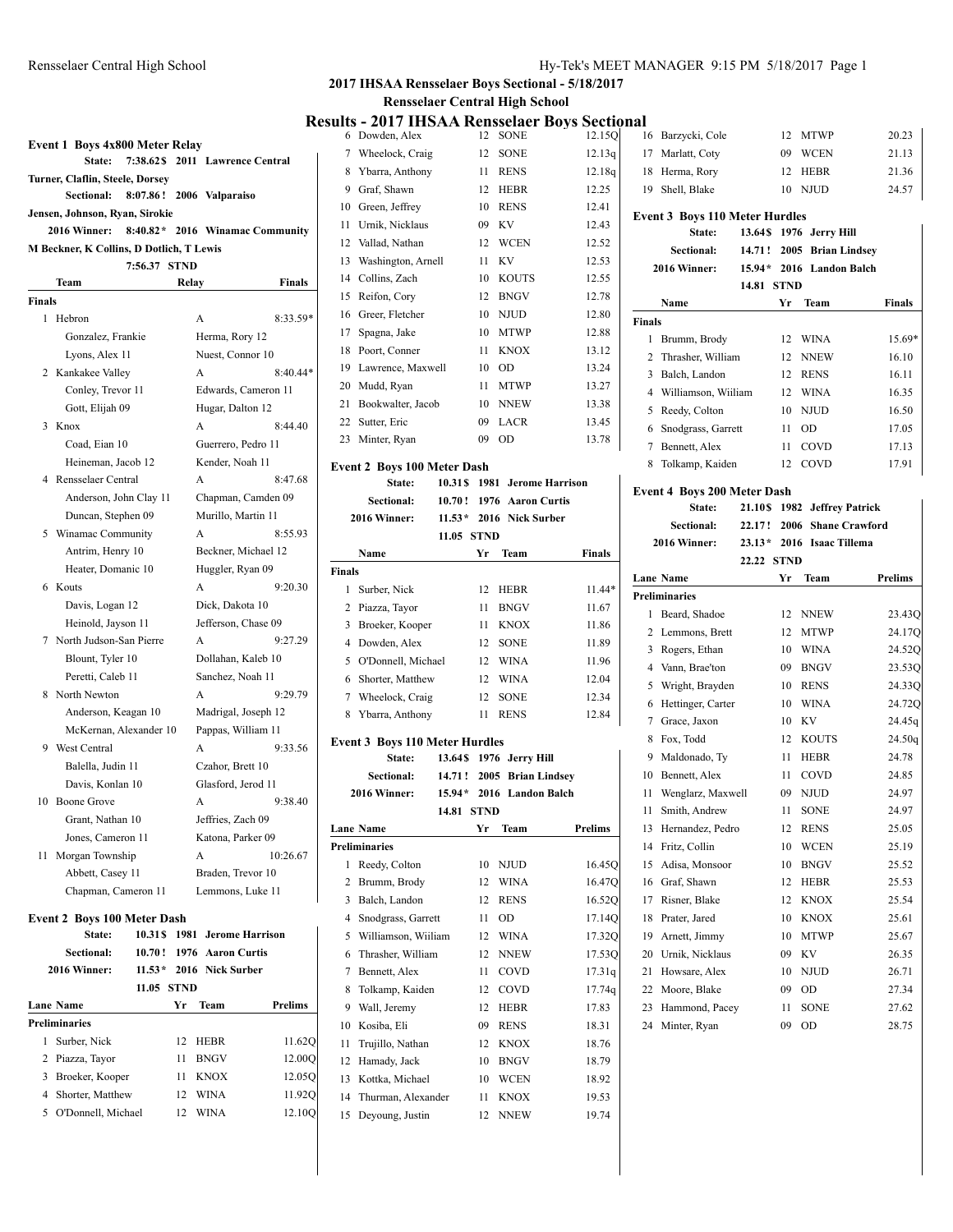#### **2017 IHSAA Rensselaer Boys Sectional - 5/18/2017**

**Rensselaer Central High School**

#### **Results - 2017 IHSAA Rensselaer Boys Sectional**

|               | <b>Event 4 Boys 200 Meter Dash</b> |                |             |                       |               |
|---------------|------------------------------------|----------------|-------------|-----------------------|---------------|
|               | State:                             | <b>21.10 S</b> |             | 1982 Jeffrey Patrick  |               |
|               | <b>Sectional:</b>                  | 22.17 !        | 2006        | <b>Shane Crawford</b> |               |
|               | 2016 Winner:                       | $23.13*$       |             | 2016 Isaac Tillema    |               |
|               |                                    | 22.22          | <b>STND</b> |                       |               |
|               | Name                               |                | Yr          | Team                  | <b>Finals</b> |
| <b>Finals</b> |                                    |                |             |                       |               |
| 1             | Lemmons, Brett                     |                | 12          | <b>MTWP</b>           | 22.54*        |
| 2             | Vann, Brae'ton                     |                | 09          | <b>BNGV</b>           | 23.01*        |
| 3             | Beard, Shadoe                      |                | 12          | <b>NNEW</b>           | 23.53         |
|               | 4 Grace, Jaxon                     |                | 10          | KV                    | 24.50         |
|               | 4 Rogers, Ethan                    |                | 10          | <b>WINA</b>           | 24.50         |
| 6             | Wright, Brayden                    |                | 10          | <b>RENS</b>           | 24.75         |
| 7             | Hettinger, Carter                  |                | 10          | <b>WINA</b>           | 24.85         |
| 8             | Fox, Todd                          |                | 12          | <b>KOUTS</b>          | 33.92         |
|               | Event 5 Boys 1600 Meter Run        |                |             |                       |               |
|               | State:                             | 4:03.00\$      |             | 2011 Austin Mudd      |               |
|               | <b>Sectional:</b>                  | 4:23.00!       |             | 1994 Aaron Pierson    |               |
|               | 2016 Winner:                       | $4:25.61*$     |             | 2016 Kyle Collins     |               |
|               |                                    | 4:17.75        | <b>STND</b> |                       |               |
|               | Name                               |                | Yr          | Team                  | Finals        |
| Finals        |                                    |                |             |                       |               |
| 1             | Bakker, Carson                     |                | 10          | COVD                  | 4:29.90       |
| 2             | Chapman, Cameron                   |                | 11          | <b>MTWP</b>           | 4:30.21       |
| 3             | Cohen, Isaac                       |                | 12          | COVD                  | 4:45.30       |
| 4             | Tankersley, Braden                 |                | 11          | <b>WINA</b>           | 4:49.15       |
| 5             | Warren, DeShawn                    |                | 12          | <b>RENS</b>           | 4:52.57       |
| 6             | Schmidt, Dean                      |                | 09          | KV                    | 4:54.24       |
| 7             | Vontobel, Joseph                   |                | 12          | WINA                  | 4:56.44       |
| 8             | Davis, Logan                       |                | 12          | <b>KOUTS</b>          | 4:57.37       |
| 9             | Kessler, Tyler                     |                | 10          | <b>NNEW</b>           | 5:03.60       |
| 10            | Abbett, Casey                      |                | 11          | <b>MTWP</b>           | 5:03.96       |
| 11            | Adams, Micah                       |                | 09          | KV                    | 5:04.23       |
| 12            | Krueger, Cade                      |                | 11          | <b>KNOX</b>           | 5:05.55       |
| 13            | Florian, David                     |                | 10          | <b>SONE</b>           | 5:06.48       |
| 14            | Peretti, Caleb                     |                | 11          | <b>NJUD</b>           | 5:06.85       |
| 15            | Nuest, Connor                      |                | 10          | <b>HEBR</b>           | 5:09.22       |
| 16            | Schultz, Mason                     |                | 10          | <b>WCEN</b>           | 5:12.82       |
| 17            | Duncan, Stephen                    |                | 09          | <b>RENS</b>           | 5:16.03       |
| 18            | Blackburn, Avery                   |                | 09          | WCEN                  | 5:31.66       |
| 19            | Kender, Noah                       |                | 11          | KNOX                  | 5:36.88       |
| 20            | Danford, Jerry                     |                | 09          | LACR                  | 5:49.63       |
| 21            | Gonzalez, Frankie                  |                |             | HEBR                  | 5:53.85       |
| 22            | Katona, Parker                     |                | 09          | <b>BNGV</b>           | 6:03.92       |
| 23            | Sullivan, Jonathan                 |                | 10          | <b>BNGV</b>           | 6:04.46       |
| ---           | Kessler, Jacob                     |                | 12          | NNEW                  | DNF           |

|               | <b>Event 6 Boys 4x100 Meter Relay</b><br>State: |            |       | 41.02\$ 1982 Gary Roosevelt |               |
|---------------|-------------------------------------------------|------------|-------|-----------------------------|---------------|
|               |                                                 |            |       |                             |               |
|               | Young, Patrick, Moore, Price<br>Sectional:      |            |       | 43.52! 2004 Valparaiso      |               |
|               | Allen, Barksdale, Brandt, Lee                   |            |       |                             |               |
|               | 2016 Winner:                                    |            |       | 45.16* 2016 Morgan Township |               |
|               |                                                 |            |       |                             |               |
|               | C Gast, A Gast, D Howe, A Savage                | 42.59 STND |       |                             |               |
|               | <b>Lane Team</b>                                |            | Relay |                             | <b>Finals</b> |
| <b>Finals</b> |                                                 |            |       |                             |               |
| 1             | <b>Boone Grove</b>                              |            | A     |                             | 44.97*        |
|               | Adisa, Monsoor 10                               |            |       | Ferguson, Brandon 10        |               |
|               | Johnson, Bobby 09                               |            |       | Piazza, Tayor 11            |               |
|               |                                                 |            | A     |                             |               |
| 2             | South Newton                                    |            |       |                             | 45.42         |
|               | Dowden, Alex 12                                 |            |       | Hansen, Matt 12             |               |
|               | Smith, Andrew 11                                |            |       | Vissering, Nate 11          |               |
| 3             | Hebron                                          |            | A     |                             | 45.67         |
|               | Graf, Shawn 12                                  |            |       | Lyons, Alex 11              |               |
|               | MacNeill, Joe 12                                |            |       | Maldonado, Ty 11            |               |
|               | 4 Kankakee Valley                               |            | A     |                             | 46.02<br>Ev   |
|               | Grace, Jaxon 10                                 |            |       | Griffin, Devion 09          |               |
|               | Phegley, Bryant 11                              |            |       | Stansberry, Jacob 10        |               |
| 5             | <b>West Central</b>                             |            | A     |                             | 46.17         |
|               | Fritz, Collin 10                                |            |       | Kroft, Zane 09              |               |
|               | Pratt, Cameron 10                               |            |       | Sizemore, Dalton 10         | La            |
| 6             | North Judson-San Pierre                         |            | A     |                             | 46.18<br>Fir  |
|               | Barnett, Seth 10                                |            |       | Greer, Fletcher 10          |               |
|               | Medbourn, Hunter 12                             |            |       | Reedy, Colton 10            |               |
| 7             | Winamac Community                               |            | A     |                             | 47.00         |
|               | Agee, Dakota 11                                 |            |       | Brumm, Brody 12             |               |
|               | Chumley, Kyle 10                                |            |       | Crist, Matthew 09           |               |
| 8             | Rensselaer Central                              |            | A     |                             | 47.07         |
|               | Allen, Jarrett 10                               |            |       | Balvich, Graham 12          |               |
|               | Green, Jeffrey 10                               |            |       | Grow, Jacob 10              |               |
| 9             | Knox                                            |            | A     |                             | 47.48         |
|               | Benoit, Deacon 11                               |            |       | Binkley, Brendon 11         |               |
|               | Lowe, Jarred 10                                 |            |       | Poindexter, Michael 11      |               |
| 10            | Kouts                                           |            | A     |                             | 48.62         |
|               | Alonso, Daniel 11                               |            |       | Anweiler, Truitt 11         |               |
|               | Boswell, Aaron 12                               |            |       | Collins, Zach 10            |               |
| 11            | Oregon-Davis                                    |            | A     |                             | 49.69         |
|               | Ailes, Tyler 10                                 |            |       | Lawrence, Maxwell 10        |               |
|               | Moore, Blake 09                                 |            |       | Snodgrass, Garrett 11       |               |
| 12            | Morgan Township                                 |            | A     |                             | 50.05         |
|               | Arnett, Jimmy 10                                |            |       | Barzycki, Cole 12           |               |
|               | Ilic, Shawn 09                                  |            |       | Mudd, Ryan 11               |               |
|               | <b>Event 7 Boys 400 Meter Dash</b>              |            |       |                             |               |
|               | State:                                          | 46.99\$    | 2002  | <b>David Neville</b>        |               |
|               | <b>Sectional:</b>                               | 49.59 !    |       | 2004 Nathan Barksdale       |               |
|               | 2016 Winner:                                    |            |       | 50.12 * 2016 Jake Bowers    |               |
|               |                                                 | 49.49 STND |       |                             |               |

|         | State:                                |    | 36.26\$ 2007 Bryce Brown |       |
|---------|---------------------------------------|----|--------------------------|-------|
|         | <b>Event 8 Boys 300 Meter Hurdles</b> |    |                          |       |
| 21      | Madrigal, Joseph                      | 12 | <b>NNEW</b>              | 59.79 |
| 19      | Jones, Cristian                       | 10 | <b>SONE</b>              | 59.04 |
| 19      | Sutter, Eric                          | 09 | <b>LACR</b>              | 59.04 |
| 18      | Cooley, Christopher                   | 11 | KV                       | 58.67 |
| 17      | Moore, Blake                          | 09 | <b>OD</b>                | 57.87 |
| 16      | Coad, Eian                            | 10 | <b>KNOX</b>              | 57.86 |
| 15      | Czahor, Brett                         | 10 | <b>WCEN</b>              | 57.34 |
| 14      | Townsend, Gabe                        | 09 | <b>WINA</b>              | 57.29 |
| 13      | Donovan, Taylor                       | 09 | <b>BNGV</b>              | 56.94 |
| 12      | Barnett, Seth                         | 10 | <b>NJUD</b>              | 55.84 |
| 11      | Hansen, Matt                          | 12 | <b>SONE</b>              | 55.68 |
| 10      | Jordan, Parker                        | 11 | <b>RENS</b>              | 55.53 |
| 9       | Irrure, Gerard                        | 11 | <b>WINA</b>              | 55.29 |
| 8       | Kenworthy, Jacob                      | 11 | <b>MTWP</b>              | 54.92 |
| 7       | Porte, Isaac                          | 12 | COVD                     | 54.47 |
| 6       | Wright, Brayden                       | 10 | <b>RENS</b>              | 54.03 |
| 5       | Maldonado, Ty                         | 11 | <b>HEBR</b>              | 53.40 |
| 4       | Slease, Ricky                         | 11 | <b>NJUD</b>              | 53.11 |
| al<br>3 | Espino, Miguel                        | 12 | <b>NNEW</b>              | 52.40 |
|         |                                       |    |                          |       |

|         |               | Sectional:         | 38.40!     |    | 1994 Chris Simstad |                        |
|---------|---------------|--------------------|------------|----|--------------------|------------------------|
| 17      |               | 2016 Winner:       | $41.67*$   |    |                    | 2016 Michael O'Donnell |
|         |               |                    | 38.95 STND |    |                    |                        |
|         |               | <b>Lane Name</b>   |            | Yr | Team               | <b>Finals</b>          |
| .18     | <b>Finals</b> |                    |            |    |                    |                        |
|         | 1             | Beard, Shadoe      |            | 12 | <b>NNEW</b>        | 41.84                  |
|         | 2             | Reedy, Colton      |            | 10 | <b>NJUD</b>        | 42.11                  |
| $_{00}$ | 3             | Brumm, Brody       |            | 12 | <b>WINA</b>        | 42.44                  |
|         | 4             | Saulsgiver, Drew   |            | 11 | <b>KOUTS</b>       | 43.62                  |
|         | 5             | O'Donnell, Michael |            | 12 | <b>WINA</b>        | 43.77                  |
| .07     | 6             | Wright, Colton     |            | 09 | <b>KV</b>          | 43.99                  |
|         | 7             | Guerrero, Pedro    |            | 11 | <b>KNOX</b>        | 44.51                  |
|         | 8             | Tolkamp, Kaiden    |            | 12 | COVD               | 44.87                  |
| 48      | 9             | Trujillo, Nathan   |            | 12 | <b>KNOX</b>        | 45.19                  |
|         | 10            | Hamady, Jack       |            | 10 | <b>BNGV</b>        | 46.61                  |
|         | 11            | Smith, Ryder       |            | 10 | KV                 | 47.01                  |
| 62      | 12            | Deyoung, Justin    |            | 12 | <b>NNEW</b>        | 47.32                  |
|         | 13            | Rodriguez, Jorge   |            | 09 | <b>RENS</b>        | 47.87                  |
|         | 14            | Wall, Jeremy       |            | 12 | <b>HEBR</b>        | 47.88                  |
| .69     | 15            | Balella, Judin     |            | 11 | <b>WCEN</b>        | 48.31                  |
|         | 16            | Kottka, Michael    |            | 10 | <b>WCEN</b>        | 51.01                  |
|         | 17            | Venice, J.L.       |            | 10 | <b>MTWP</b>        | 52.08                  |
| 05      | 18            | Jones, Cristian    |            | 10 | <b>SONE</b>        | 52.43                  |
|         | 19            | Minix, Manden      |            | 12 | <b>NJUD</b>        | 53.16                  |
|         | 20            | Smith, Dane        |            | 09 | <b>SONE</b>        | 53.20                  |
|         | 21            | Lyons, Alex        |            | 11 | <b>HEBR</b>        | 53.73                  |
|         | ---           | Ybarra, Anthony    |            | 11 | <b>RENS</b>        | <b>DNF</b>             |
|         |               |                    |            |    |                    |                        |

| <b>Finals</b>    |                              |               |
|------------------|------------------------------|---------------|
| <b>Lane Name</b> | – Team<br>Yr.                | <b>Finals</b> |
|                  | 49.49 STND                   |               |
| 2016 Winner:     | 50.12 * 2016 Jake Bowers     |               |
| Sectional:       | 49.59! 2004 Nathan Barksdale |               |
| .                | $101770$ $10071$ $10111$     |               |

| 1 Lemmons, Brett  | 12 MTWP | 50.21 |
|-------------------|---------|-------|
| 2 Broeker, Kooper | 11 KNOX | 51.86 |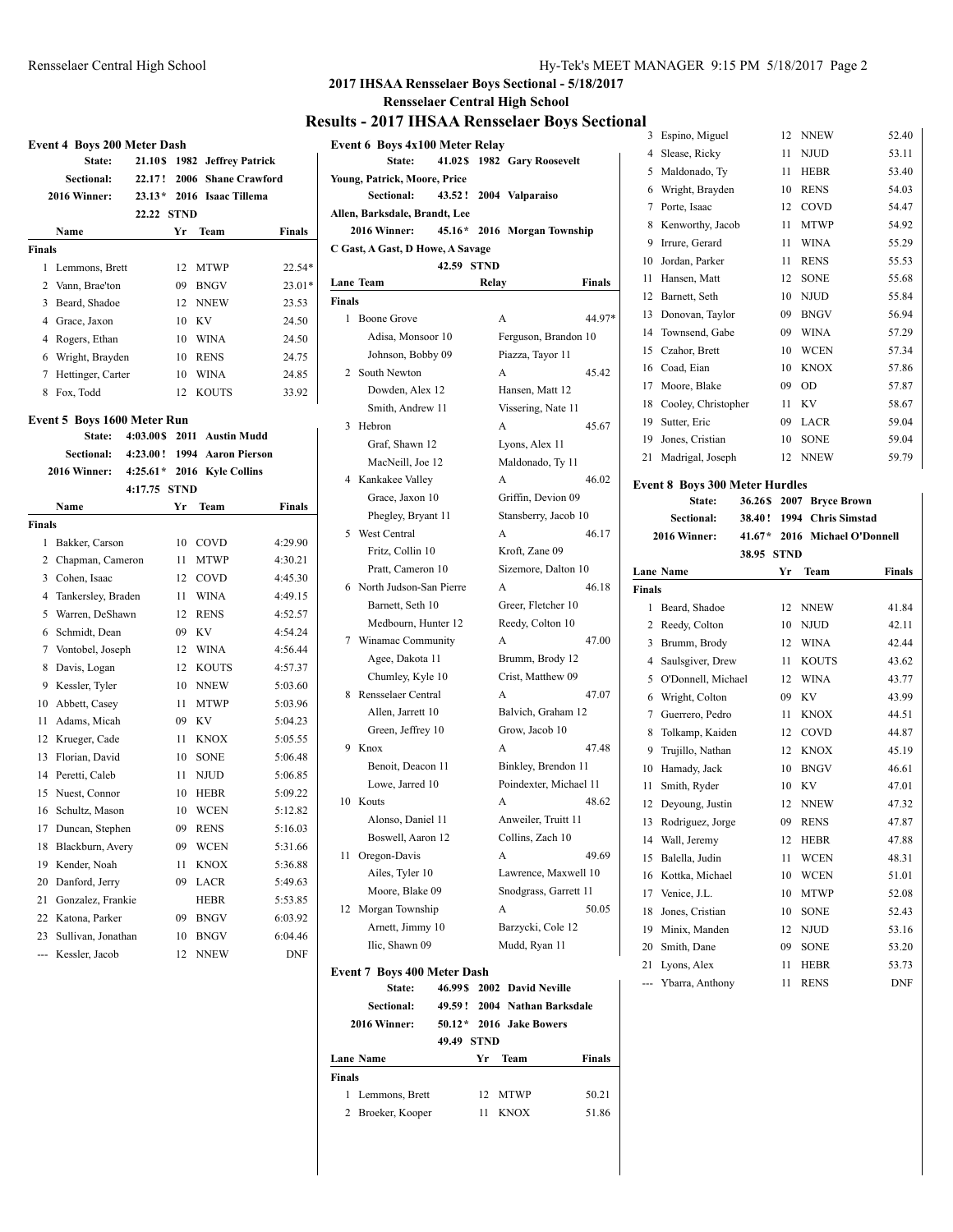|                | <b>Event 9 Boys 800 Meter Run</b> |              |      |                  |                          |
|----------------|-----------------------------------|--------------|------|------------------|--------------------------|
|                | State:                            | 1:49.25\$    |      | 2011 Austin Mudd |                          |
|                | Sectional:                        | 1:57.20 !    | 1993 |                  | <b>Chris McChristian</b> |
|                | 2016 Winner:                      | $1:59.90*$   | 2016 |                  | Caleb Chapman            |
|                |                                   | 1:55.88 STND |      |                  |                          |
|                | <b>Lane Name</b>                  |              | Yr   | Team             | <b>Finals</b>            |
| <b>Finals</b>  |                                   |              |      |                  |                          |
| $\mathbf{1}$   | Jones, Cameron                    |              | 11   | <b>BNGV</b>      | 2:01.75                  |
| $\overline{c}$ | Heineman, Jacob                   |              | 12   | <b>KNOX</b>      | 2:01.98                  |
| 3              | Rockley, Daniel                   |              | 12   | KV               | 2:02.95                  |
| 4              | Chapman, Cameron                  |              | 11   | <b>MTWP</b>      | 2:05.15                  |
| 5              | Wiegman, Taylor                   |              | 10   | <b>HEBR</b>      | 2:05.23                  |
| 6              | Tankersley, Braden                |              | 11   | <b>WINA</b>      | 2:08.40                  |
| 7              | Dick, Dakota                      |              | 10   | <b>KOUTS</b>     | 2:12.03                  |
| 8              | Edwards, Cameron                  |              | 11   | KV               | 2:12.28                  |
| 9              | Nagel, Jerrett                    |              | 10   | <b>RENS</b>      | 2:12.86                  |
| 10             | Schakel, Ezra                     |              | 12   | COVD             | 2:14.55                  |
| 11             | Strubel, Alec                     |              | 09   | <b>BNGV</b>      | 2:15.27                  |
| 12             | Abbett, Casey                     |              | 11   | <b>MTWP</b>      | 2:15.75                  |
| 13             | Beckner, Michael                  |              | 12   | <b>WINA</b>      | 2:16.14                  |
| 14             | Sanchez, Noah                     |              | 11   | <b>NJUD</b>      | 2:17.89                  |
| 14             | Florian, David                    |              | 10   | <b>SONE</b>      | 2:17.89                  |
| 16             | Battering, Caleb                  |              | 11   | <b>SONE</b>      | 2:18.64                  |
| 17             | Kwiatkowski, Jacob                |              | 09   | <b>KOUTS</b>     | 2:19.27                  |
| 18             | Coad, Eian                        |              | 10   | <b>KNOX</b>      | 2:19.33                  |
| 19             | Warren, DeShawn                   |              | 12   | <b>RENS</b>      | 2:20.25                  |
| 20             | Glasford, Jerod                   |              | 11   | <b>WCEN</b>      | 2:23.57                  |
| 21             | Espino, Miguel                    |              | 12   | <b>NNEW</b>      | 2:23.70                  |
| 22             | Smith, Ryan                       |              | 11   | <b>WCEN</b>      | 2:26.01                  |
| 23             | Danford, Jerry                    |              | 09   | <b>LACR</b>      | 2:33.13                  |
| 24             | Blount, Tyler                     |              | 10   | <b>NJUD</b>      | 2:37.16                  |
| $-$            | Sutter, Eric                      |              | 09   | <b>LACR</b>      | <b>DNF</b>               |
| <u></u>        | Bakker, Carson                    |              | 10   | COVD             | <b>DNF</b>               |

#### **Event 10 Boys 3200 Meter Run**

|               | 8:51.15\$<br>State:         | 2012        |                      | <b>Futsum Zienasellassie</b> |
|---------------|-----------------------------|-------------|----------------------|------------------------------|
|               | Sectional:<br>9:32.25!      | 2013        | <b>Alec Kostenik</b> |                              |
|               | 2016 Winner:<br>$10:16.31*$ | 2016        | <b>Trevor Braden</b> |                              |
|               | 9:17.78                     | <b>STND</b> |                      |                              |
|               | Name                        | Yr          | Team                 | Finals                       |
| <b>Finals</b> |                             |             |                      |                              |
| 1             | Braden, Trevor              | 10          | <b>MTWP</b>          | $9:57.83*$                   |
| 2             | Conley, Trevor              | 11          | KV                   | 10:17.48                     |
| 3             | Jefferson, Chase            | 09          | <b>KOUTS</b>         | 10:17.52                     |
| 4             | Nuest, Parker               | 12          | <b>HEBR</b>          | 10:33.59                     |
| 5             | Heinold, Jayson             | 11          | <b>KOUTS</b>         | 10:40.52                     |
| 6             | Vontobel, Joseph            | 12          | <b>WINA</b>          | 10:52.32                     |
| 7             | Schmidt, Dean               | 09          | KV                   | 11:00.43                     |
| 8             | Beckner, Michael            | 12          | <b>WINA</b>          | 11:17.63                     |
| 9             | Krueger, Cade               | 11          | <b>KNOX</b>          | 11:25.12                     |
| 10            | Duncan, Stephen             | 09          | <b>RENS</b>          | 11:29.05                     |
| 11            | Anderson, John Clay         | 11          | <b>RENS</b>          | 11:29.92                     |
| 12            | Davis, Konlan               | 10          | <b>WCEN</b>          | 11:35.11                     |
| 13            | Schweikert, Mark            | 11          | <b>NJUD</b>          | 11:38.16                     |
| 14            | Sutter, Eric                | 09          | <b>LACR</b>          | 11:53.63                     |
| 15            | Jeffries, Zach              | 09          | <b>BNGV</b>          | 12:17.44                     |

#### Rensselaer Central High School Hy-Tek's MEET MANAGER 9:15 PM 5/18/2017 Page 3

# **2017 IHSAA Rensselaer Boys Sectional - 5/18/2017**

**Rensselaer Central High School**

# **Results - 2017 IHSAA Rensselaer Boys Sectional**

|        | suits - 2017 IIISAA Kelisseläel Doys Sect<br>16 Anderson, Keagan |       | 10 NNEW                       | 12:18.01                        |
|--------|------------------------------------------------------------------|-------|-------------------------------|---------------------------------|
|        | 17 Dollahan, Kaleb                                               |       | 10 NJUD                       | 12:27.95                        |
|        | 18 Kender, Noah                                                  | 11    | KNOX                          | 12:30.18                        |
|        | 19 Pappas, William                                               | 11    | NNEW                          | 12:32.81                        |
|        | 20 Kraus, Clay                                                   |       | 09 BNGV                       | 13:49.89                        |
|        | --- Schultz, Mason                                               | 10    | WCEN                          | <b>DNF</b>                      |
|        | --- Cohen, Isaac                                                 | 12    | COVD                          | DNF                             |
|        |                                                                  |       |                               |                                 |
|        | Event 11 Boys 4x400 Meter Relay<br>State:                        |       | 3:13.66\$ 1980 Gary West Side |                                 |
|        | Carter, Peterson, Monagan, Burnett                               |       |                               |                                 |
|        | 3:24.49! 2004 Valparaiso<br>Sectional:                           |       |                               |                                 |
|        | Barksdale, Hrivnak, Johnson, Rickard                             |       |                               |                                 |
|        | 2016 Winner:                                                     |       |                               | 3:32.16* 2016 Winamac Community |
|        | <b>B Brumm, D Dotlich, B Henderson, T Lewis</b>                  |       |                               |                                 |
|        | 3:20.88 STND                                                     |       |                               |                                 |
|        | <b>Lane Team</b>                                                 | Relay |                               | Finals                          |
| Finals |                                                                  |       |                               |                                 |
| 1      | Kouts                                                            |       | A                             | 3:32.82                         |
|        | Collins, Zach 10                                                 |       | Davis, Logan 12               |                                 |
|        | Fox, Todd 12                                                     |       | Heinold, Jayson 11            |                                 |
| 2      | Hebron                                                           |       | A                             | 3:33.78                         |
|        | Clemens, Josh 10                                                 |       | MacNeill, Joe 12              |                                 |
|        |                                                                  |       |                               |                                 |
|        | Maldonado, Ty 11                                                 |       | Surber, Nick 12               |                                 |
| 3      | Winamac Community                                                |       | A                             | 3:34.28                         |
|        | Brumm, Brody 12                                                  |       |                               | Hettinger, Carter 10            |
|        | Irrure, Gerard 11                                                |       | Lewis, Tyler 11               |                                 |
| 4      | Knox                                                             |       | A                             | 3:34.48                         |
|        | Broeker, Kooper 11                                               |       | Guerrero, Pedro 11            |                                 |
|        | Heineman, Jacob 12                                               |       |                               | Poindexter, Michael 11          |
| 5      | Boone Grove                                                      |       | A                             | 3:36.35                         |
|        | Adisa, Monsoor 10                                                |       |                               | Donovan, Taylor 09              |
|        | Ferguson, Brandon 10                                             |       | Johnson, Bobby 09             |                                 |
|        | 6 North Judson-San Pierre                                        |       | A                             | 3:37.60                         |
|        | Barnett, Seth 10                                                 |       | Greer, Fletcher 10            |                                 |
|        | Howsare, Alex 10                                                 |       | Peretti, Caleb 11             |                                 |
| 7      | Rensselaer Central                                               |       | A                             | 3:42.94                         |
|        | Allen, Jarrett 10                                                |       |                               | Balvich, Graham 12              |
|        | Jordan, Parker 11                                                |       | Nagel, Jerrett 10             |                                 |
| 8      | Covenant Christian (Dem                                          |       | A                             | 3:45.84                         |
|        | Bakker, Carson 10                                                |       | Bennett, Alex 11              |                                 |
|        | Cohen, Isaac 12                                                  |       | Porte, Isaac 12               |                                 |
| 9      | South Newton                                                     |       | A                             | 3:49.37                         |
|        | Dowden, Alex 12                                                  |       | Florian, David 10             |                                 |
|        | Hansen, Matt 12                                                  |       | Smith, Andrew 11              |                                 |
| 10     | North Newton                                                     |       | A                             | 3:50.31                         |
|        | Beard, Shadoe 12                                                 |       | Davis, Harvey 12              |                                 |
|        | Deyoung, Justin 12                                               |       | Espino, Miguel 12             |                                 |
| 11     | Kankakee Valley                                                  |       | A                             | 3:51.51                         |
|        | Cooley, Christopher 11                                           |       |                               | Edwards, Cameron 11             |
|        | Gott, Elijah 09                                                  |       | Rockley, Daniel 12            |                                 |
| 12     | West Central                                                     |       | A                             | 3:54.80                         |
|        | Czahor, Brett 10                                                 |       | Fritz, Collin 10              |                                 |
|        | Marlatt, Coty 09                                                 |       | Pratt, Cameron 10             |                                 |
|        |                                                                  |       |                               |                                 |

|               | <b>Event 12 Boys High Jump</b>  |                        |             |                        |                      |
|---------------|---------------------------------|------------------------|-------------|------------------------|----------------------|
|               | State:                          | $7 - 01.25S$           |             | 1977 Jeff Woodard      |                      |
|               | <b>Sectional:</b>               | $6-07.75!$ 1997        |             | Jon Jablonski          |                      |
|               | 2016 Winner:                    | $6 - 02 *$             |             | 2016 William Thrasher  |                      |
|               |                                 | 6-04.00                | <b>STND</b> |                        |                      |
|               | Name                            |                        | Yr          | <b>Team</b>            | <b>Finals</b>        |
| <b>Finals</b> |                                 |                        |             |                        |                      |
| 1             | Williamson, Wiiliam             |                        | 12          | <b>WINA</b>            | $6-04.00*$           |
| 2             | Balch, Landon                   |                        | 12          | <b>RENS</b>            | $J6-04.00*$          |
| 3             | Stewart, Jake                   |                        | 11          | <b>KOUTS</b>           | $6 - 02.00*$         |
| 4             | Beckner, Michael                |                        | 12          | <b>WINA</b>            | $6 - 01.00$          |
| 5             | Thrasher, William               |                        | 12          | <b>NNEW</b>            | 5-10.00              |
| 6             | Slease, Ricky                   |                        | 11          | <b>NJUD</b>            | J5-10.00             |
| 7             | Kraus, James                    |                        | 09          | <b>BNGV</b>            | 5-08.00              |
| 7             | Kosiba, Eli                     |                        | 09          | <b>RENS</b>            | 5-08.00              |
| 9             | Gott, Elijah                    |                        | 09          | <b>KV</b>              | 5-06.00              |
| ---           | Grace, Jaxon                    |                        | 10          | <b>KV</b>              | NΗ                   |
| ---           | Coad, Eian                      |                        | 10          | <b>KNOX</b>            | NΗ                   |
| ---           | Balella, Judin                  |                        | 11          | <b>WCEN</b>            | NH                   |
| ---           | Pratt, Cameron                  |                        | 10          | WCEN                   | NH                   |
|               | --- Buth, Erik                  |                        | 10          | <b>BNGV</b>            | NH                   |
|               | --- Schakel, Ezra               |                        | 12          | COVD                   | NΗ                   |
|               | --- Prater, Jared               |                        | 10          | <b>KNOX</b>            | NH                   |
|               | --- Smith, Dane                 |                        | 09          | <b>SONE</b>            | NH                   |
|               | --- Kessler, Tyler              |                        | 10          | <b>NNEW</b>            | NH                   |
|               | Barzycki, Cole                  |                        | 12          | <b>MTWP</b>            | NH                   |
|               | <b>Event 13 Boys Long Jump</b>  |                        |             |                        |                      |
|               |                                 | State: 24-07.75\$ 1995 |             | <b>Frank Young</b>     |                      |
|               |                                 |                        |             |                        |                      |
|               |                                 | Sectional: 24-05.25!   | 1976        | <b>Jeff Zickmund</b>   |                      |
|               | 2016 Winner: 20-06.75 *         |                        | 2016        | <b>Clayton Spencer</b> |                      |
|               |                                 | 22-04.75               | <b>STND</b> |                        |                      |
|               | <b>Lane Name</b>                |                        | Yr          | <b>Team</b>            | Finals               |
| <b>Finals</b> |                                 |                        |             |                        |                      |
| 1             | Beard, Shadoe                   |                        |             | 12 NNEW                | 20-11.25*            |
| 2             | Ferguson, Brandon               |                        |             | 10 BNGV                | 20-09.00*            |
| 3             | Williamson, Wiiliam             |                        |             | 12 WINA                | 20-06.50             |
| 4             | Medbourn, Hunter                |                        | 12          | <b>NJUD</b>            | 20-02.50             |
| 5             | Stewart, Jake                   |                        | 11          | <b>KOUTS</b>           | 19-11.50             |
|               | 6 Broeker, Kooper               |                        |             | 11 KNOX                | 19-09.50             |
| 7             | Vissering, Nate                 |                        | 11          | SONE                   | J19-09.50            |
| 8             | Hernandez, Pedro                |                        | 12          | RENS                   | 19-05.25             |
| 9             | O'Donnell, Michael              |                        | 12          | WINA                   | 19-01.25             |
| 10            | Schoonveld, Nicholas            |                        | 11          | KV                     | 19-00.25             |
| 11            | Poindexter, Michael             |                        | 11          | KNOX                   | 18-09.75             |
| 12            | Wenglarz, Maxwell               |                        | 09          | NJUD                   | 18-07.25             |
| 13            | Ziemniak, Chris                 |                        | 09          | BNGV                   | 18-05.00             |
| 14            | Balvich. Graham                 |                        | 12          | <b>RENS</b>            | 17-11.75             |
| 15            | Lawrence, Maxwell               |                        | 10          | OD                     | 17-06.25             |
| 16            | Pratt, Cameron                  |                        | 10          | WCEN                   | 17-04.25             |
| 17            | Clemens, Josh                   |                        | 10          | HEBR                   | 17-02.75             |
| 18            | Wolverton, Trey                 |                        | 11          | HEBR                   | 16-10.00             |
| 19            | Kenworthy, Jacob                |                        | 11          | MTWP                   | 16-06.75             |
| 20<br>21      | Kessler, Tyler<br>Pancek, Logan |                        | 10<br>11    | NNEW<br>LACR           | 15-11.50<br>15-09.25 |